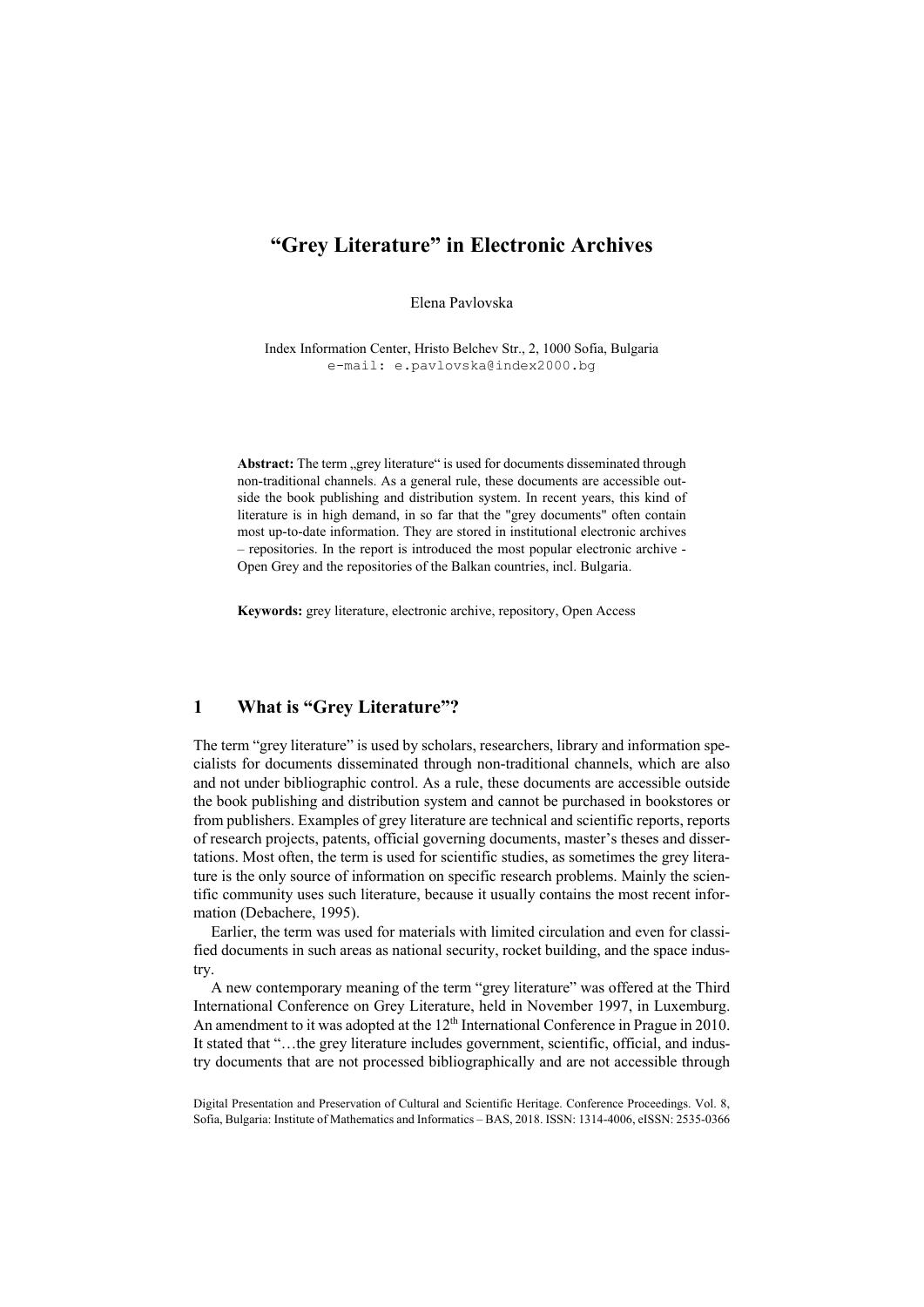the traditional channels of book trade either in print or electronic format, if their quality allows collecting them in library holdings and institutional archives (repositories)" (Schöpfel, & Farace, 2010).

In the last few years, the development of information technologies and contemporary methods of archiving and distribution of information have offered new possibilities for access and use of grey literature, as a rapid way to meet the needs of the scientific community(Farace, & Schoepfel, 2010).

## **2 From the Bibliographic System SIGLE towards the Electronic Archive OpenGrey**

The first bibliographic system for grey literature, SIGLE (System for Information on Grey Literature in Europe), was created as an initiative of the European Communities in 1980. It had the goal of collecting and disseminating information on grey literature in the European countries. A universal format for the description of grey documents and a system for managing the databases were then established. The system developed quickly and attracted the participation of the other European countries. In 1985, the European Association for Grey Literature (EAGLE) was created, with headquarters in the Hague. One of its purposes was to organize and hold annual international conferences on grey literature. The latest  $(18<sup>th</sup>)$  International Conference on Grey Literature, "Grey Literature-18", took place on 28-29 November 2016, in the Medical Academy, New York. It was devoted to the diversity in the publication and dissemination of the grey literature.

Each participating country is represented in EAGLE by its national center, which collects, processes, preserves, archives and disseminates grey literature. Gradually, the number of grey documents quickly increased. In October 1993, the database SIGLE contained 336, 650 records; in September 2005, its volume increased two-fold – to 630, 000 records, and 60, 000 new records were added every year. In February 2005, the records in the database reached 860, 000 and were deposited by 16 European countries and the European Commission (Pavlovska, 2013). Great Britain had the largest contribution (almost 49% of all records), Germany (24%), and France (about 10%).

In 2007, the bibliographic system SIGLE was reorganized into an electronic archive, OpenSIGLE, which provides free access to grey documents. Most of the documents are reports containing a wide variety of different documents; office, annual, and technical reports, as well as reports from ministries, labs, and research groups. Each participating country adds to the OpenSIGLE archive through its national centers for documentations and national libraries. In 2009-2010, the International Internet network of grey literature, GreyNet (Grey Literature Network Service) (E-Archiv Grey Literature, n.d.) joined OpenSIGLE, adding pre-prints of conference proceedings on grey literature to its electronic archive. GreyNet was created in 1992 for the purpose of facilitating dialog, research, and communication between individuals and organizations involved in the area of grey literature. Its responsibilities include spreading results of scientific studies and materials from international conferences on grey literature, creation and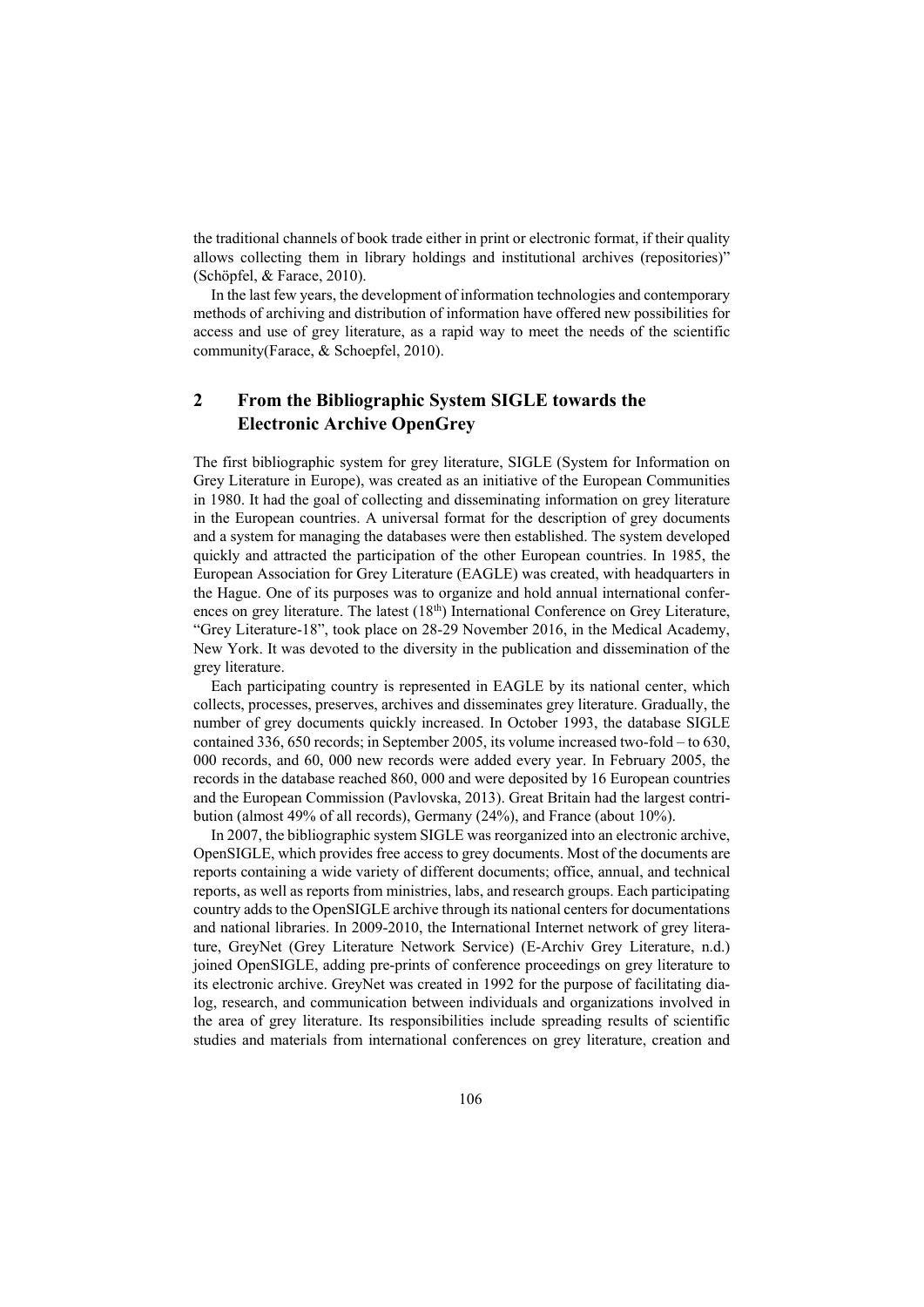maintenance of internet resources, and development of educational programs in the area of grey literature.

The international network GreyNet works within the framework of the project TextRelease (www.textrelease.com), which maintains regular contacts with ICSTI (International Council for Scientific and Technical Information), EBSCO, Elsevier, Springer and other information services. TextRelease is sponsored by the National British Library, EBSCO Publishing, the US Library of Congress, the Center for Scientific and Technical Information in France, the National Technical Library of the Czech Republic, the US National Library of Medicine (NLM), and other institutions.

GreyNet publishes an international journal for gray literature, *The Grey Journal*, which is targeting library schools, librarians, researchers, information specialists, editors, and archivists. *The Grey Journal* is published three times a year (in both print and electronic format) and is indexed by Scopus. Its electronic version is available through EBSCO Publishing.

In 2011, the electronic archive OpenSIGLE changed its name to OpenGrey. It is indexed by Google and Google Scholar and currently is one of the most popular interdisciplinary repositories for grey literature in the areas of technologies, social studies and humanities, medicine, and economics (Stok, n.d.). OpenGrey is included in the most widely used catalog of electronic archives, the Directory of Open Access Repositories (OpenDOAR) which includes about 900,000 links to grey literature.

### **3 Repositories for "Grey Literature"**

According to the DOAR registry, the greatest number of repositories were created using the program DSpace. Every year, 300 new repositories, which use this product, are registered. The United States ranks at the top—by the end of 2014, 256 institutions in the country have created their own repositories using DSpace; in India—133; in japan—102; in Brazil—84; in Spain—83, in Great Britain—68, etc. (Directory of Academic open access Repositories, n.d.).

To date, on the Balkans, Turkey has the largest number of repositories (76), from which 57 are university repositories, containing dissertations and presentations at scientific conferences, educational materials, historical archives and other grey documents. Some Turkish universities have several repositories—for example, the Istanbul Arel University (http://earchiv.arel.edu.tr:8080/jspui/). Croatia occupies second place among the Balkan countries with respect to the number of electronic archives. From its 55 archives 42 are academic; eight belong to non-trade organizations; and five – to research centers. Greece ranks third – 36 repositories (Directory of Academic open access Repositories, n.d.). The electronic archives contain collections of reports from conferences, textbooks and educational materials, technical reports and presentations.

Bulgaria ranks fourth for institutional repositories—there are eight repositories in the country, six of which belong to universities (Sofia University "St. Kliment Ohridski", New Bulgarian University, Burgas Free University, Sofia Medical University, "D. A. Tsenov" Academy of Economics, and "Angel Kunchev" University of Ruse) and